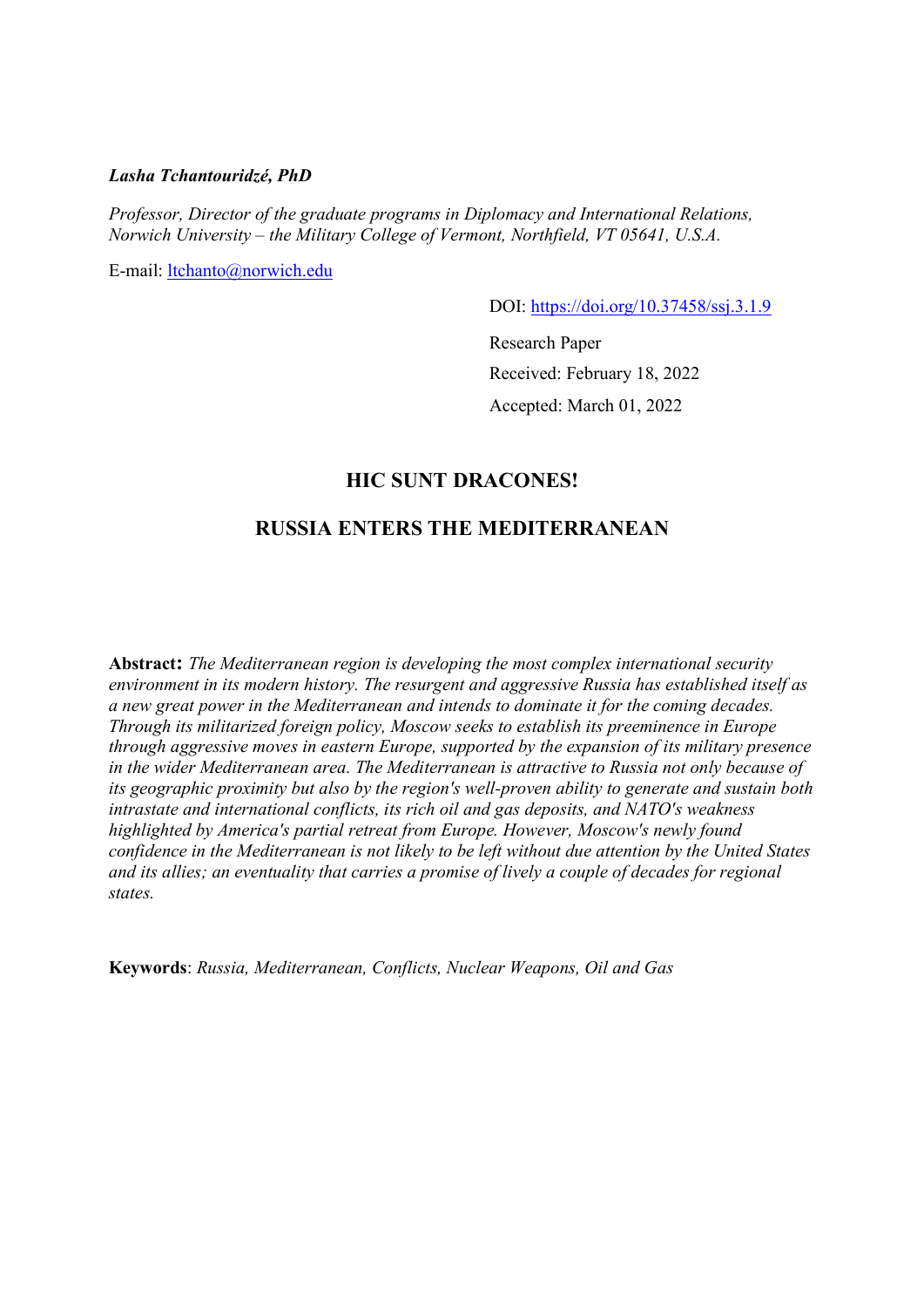### 1. INTRODUCTION

The Mediterranean region, the birthplace of the European civilization, historically always had a dominant power or powers calling shots and providing a stable political environment. Disputes among great powers and conflicts between them have also been frequent over many centuries of its varied civilizations. More recently, during the Cold War, the United States and its NATO allies held an undisputed upper hand over the chief rival, the Soviet Union. Since the late 1990s; however, the Mediterranean basin has been largely left to its own devices (Villegas, 2020). That is, until the late 2010s, when the resurgent Russia started to flex its muscles in this region much like many other places in its immediate neighborhood. The arrival of Russia signals a renewed competition over control and influence in the Mediterranean basin as the United States is not likely to leave this important region uncontested (Agazade, et. al., 2022).

There are three major factors that attract Russia to the Mediterranean: a profusion of potential for military conflicts in the region, similarly abundant fossil fuel reserves, and the onagain-off-again stand-off with NATO in Eastern Europe. For about two decades now, Russia has been pursuing policies to regain its lost power and influence in the international system by taking relatively small steps to achieve its broader objectives. Rather, what appears to be small steps in the West are significant breakthroughs for Moscow (Rumer & Sokolsky, 2021). For these two decades, Russia has done what many other great powers had done previously to achieve and maintain that status: it has been engaged in a continuous self-affirmation in parts of the world that are seen as important for Moscow's long-term objectives. The great power status is not a defined position in international affairs. There is no ideal state of being for international actors, at which point they may decide to take it easy and choose not to engage in international struggles anymore. To become and to remain a great power means a constant self-affirmation to enhance power capabilities, access resources, increase international influence, defeat current and potential future enemies, cultivate prestige, and so forth. In short, international politics is not a game (even though it is often compared to chess) that ends with a flag falling for any state, let alone those trying to achieve or maintain a great power status (Katz, 2021). If international political rivalries are games, they are not those that end at some point after which the players retire or pursue something else entirely.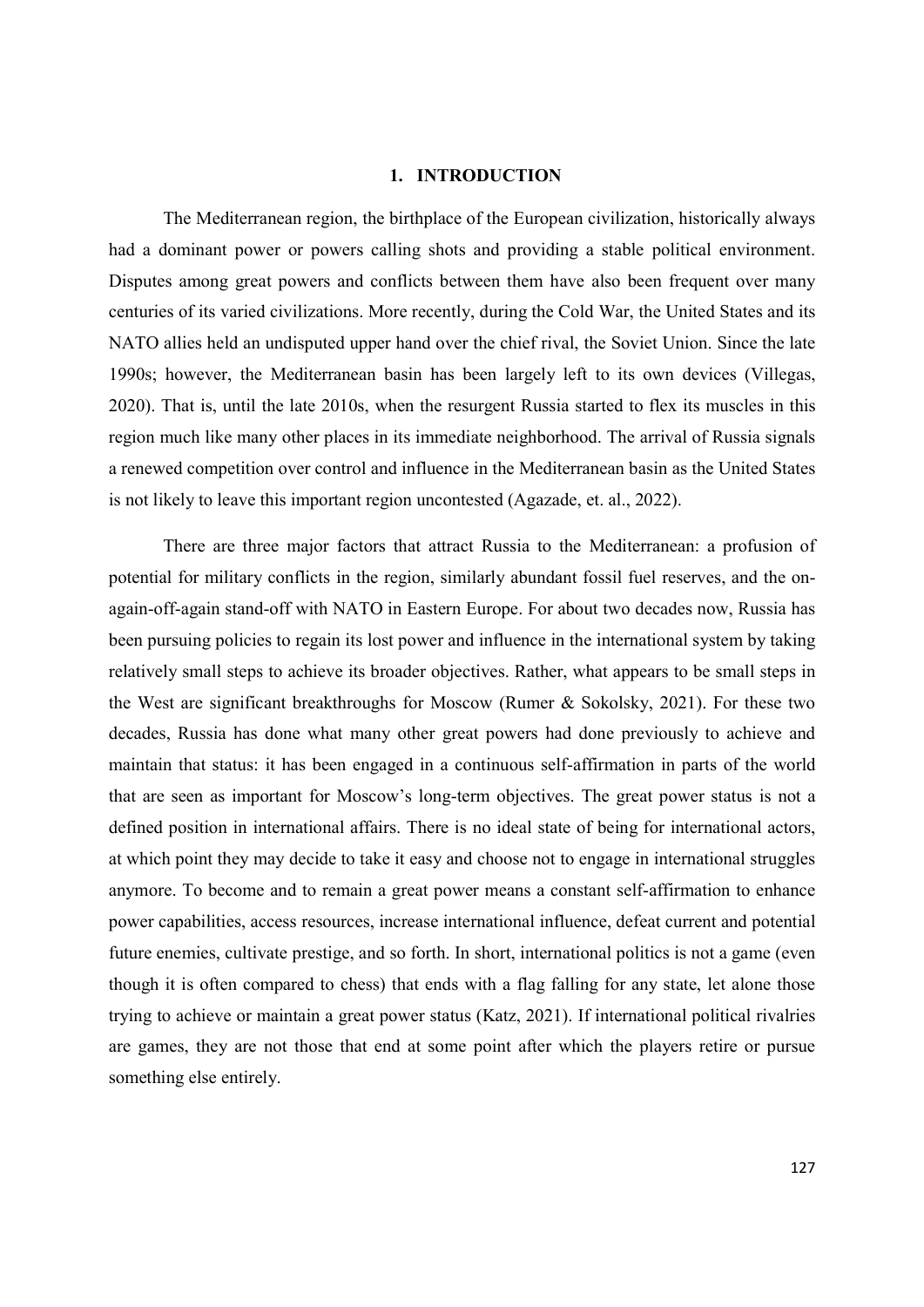Since the early 2010s, Moscow has found the Mediterranean available for testing its newly found capabilities (Clarke, et. al. 2020). Specifically, the 2011 Arab Spring shook the foundation of the Cold War-era regimes in the region without providing clearly outlined paths to the future. The fall of Gaddafi's experiment in Libya was brought about by the military intervention of the United States and its European allies. Initially, it seemed that those who overthrew Gaddafi would try to establish their control or influence over this oil-rich country. However, the Obama administration was either unwilling or unable to lead, while America's Western European allies either did not want the role or did not realize it was available (Pierini, 2021). This power vacuum left the door open for extremists that duly set up their "Islamic emirate" in the country and the likes of Russia and Turkey, states that have been seeking a great power status or their own (Irkhin & Moskalenko, 2020).

Then the Arab Spring presented another gift to Moscow: the bloody civil war in Syria. Emboldened by the previous military successes elsewhere, in 2015, Russia deployed significant military assets in Syria to rescue the embattled Assad regime, which was about to collapse under a joint assault from revolutionaries, Islamic extremists, Turkey, and the intervention forces from the West. Unlike Libya, Syria is poor in natural resources, but it is located in a geographic area of the eastern Mediterranean that is very rich in conflicts. Syria has a dispute with neighboring Israel, and for decades, the State of Israel has been dealing with various actors engaged in insurgencies, terrorism, liberation movements, and cross-border attacks. Some others in the same neighborhood, Egypt, Lebanon, and Turkey, can hardly be called conflict-free (Ibraymova, 2021). The future of these states is certain, given that they appear to prosper under charismatic strongmen and wither whenever transition of power becomes necessary.

Then there are the Balkans, again not rich with natural resources, but conflicts, which Moscow can also commodify under the right circumstances. Of the unsettled disputes in the Balkans, Russia has paid much attention to the Kosovo question. Indeed, Vladimir Putin's rise to power in 1999 was directly linked with the Kosovo war; rather, it was occasioned by his predecessor's inability to make a decision in critical moments toward the end of the NATO-Serbia war (Tchantouridze, 2000). Since 1999, Moscow has cited the Kosovo precedent a number of times to justify its aggressive actions towards Russia's neighbors, specifically, after Kosovo was recognized as a sovereign state by the United States, the United Kingdom, and a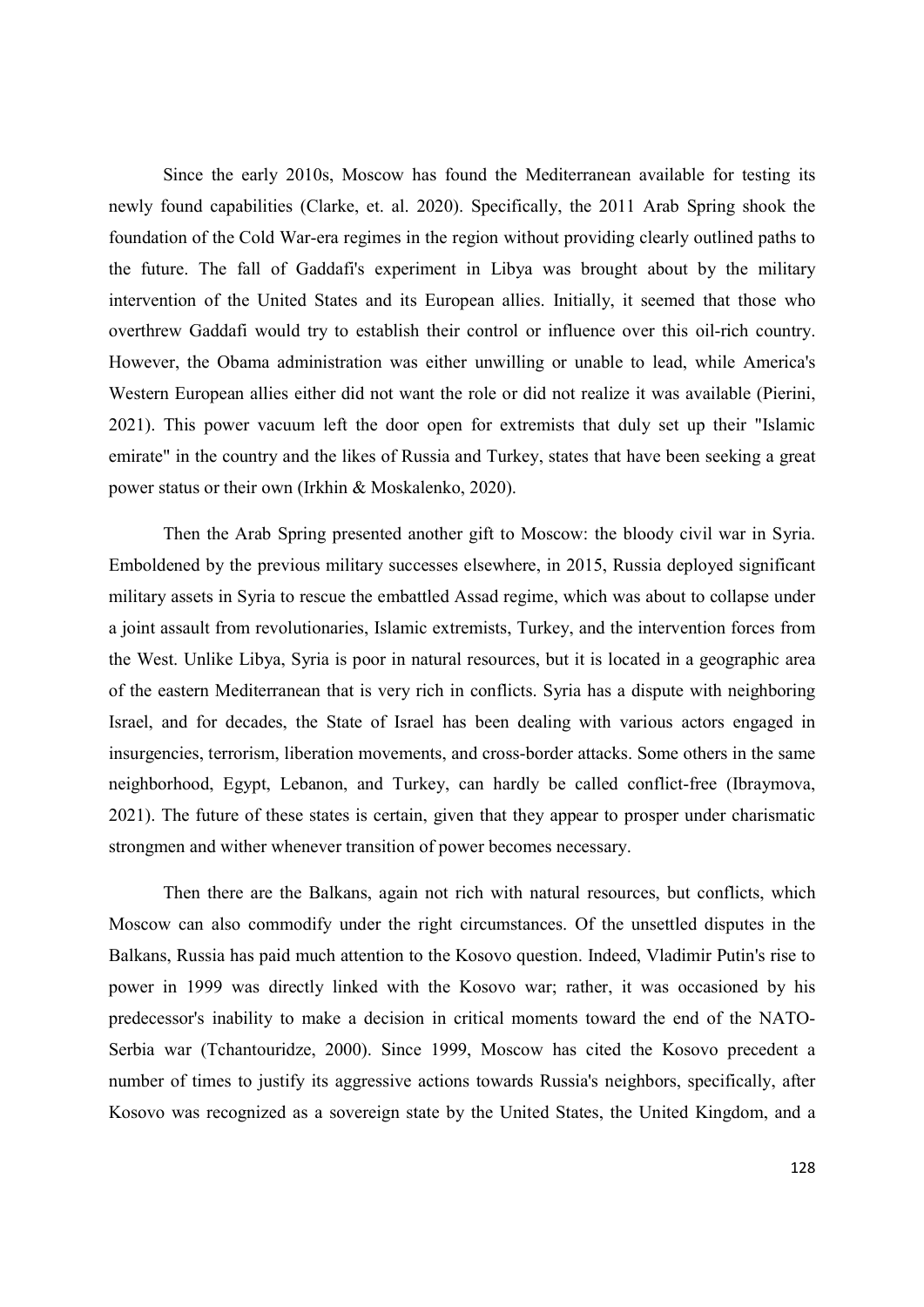score of their allies in early 2008. The same year, Russia cited the Kosovo precedent when its military invaded Georgia (to prevent an alleged genocide). Later Moscow organized mock referendums for independence in South Ossetia and Abkhazia, again citing the Kosovo precedent, with an outcome of Russia establishing diplomatic ties with these two self-proclaimed states. Russia similarly justified its invasion of Crimea in early 2014, followed by another referendum to declare independence from Ukraine and a formal petition to Moscow to be admitted as a member of the Russian Federation (Barlovac, 2014). Another potential arrangement in the Balkans that Russia can effectively exploit is the status of the Republika Srpska within Bosnia and Herzegovina.

Russia has to counter the United States and its NATO allies in its quest to maintain a great power status. Since at least 2008, Russia has been involved in a low-profile strategic arms race with the world's most preeminent power. Russia has been engaged in modernizing its mobile intercontinental ballistic missile arsenal, has developed new long-range cruise missiles, deployed a new class of attack submarines, resumed regular patrols by long-range bombers, and more recently, Moscow started promoting exotic weapons such as hypersonic missiles, a tsunami-triggering torpedo, a nuclear drone submarine, nuclear-powered cruise missiles, independently maneuverable ballistic missile warheads, and an energy weapon of unknown design (Kroenig, et. al., 2020). With these strategic weapons innovations, Moscow intends to counter the United States' ability to deploy massive weapons systems capable of operating in vast geographic areas, aided by electronic and cyber warfare assets. If Russia were to plant its modern weapons in the Mediterranean region, it would allow the Russian high command to negate America's advantage in weapons systems by giving it virtually no time to react to a potential Russian attack (Sutton, 2021).

## 2. CONFLICTS IN THE MEDITERRANEAN

The wider Mediterranean region has an impressive list of active and potential military conflicts. Moscow's approach to armed conflicts, whether they are intrastate or international, is guided by its enduring desire to increase its international power and influence, especially in its immediate continental neighborhood. For this purpose, Moscow views active and potential conflicts as international commodities, violent and death inducing goods and services that can be traded for Russia's national interests. Historically, great power trade with each other to make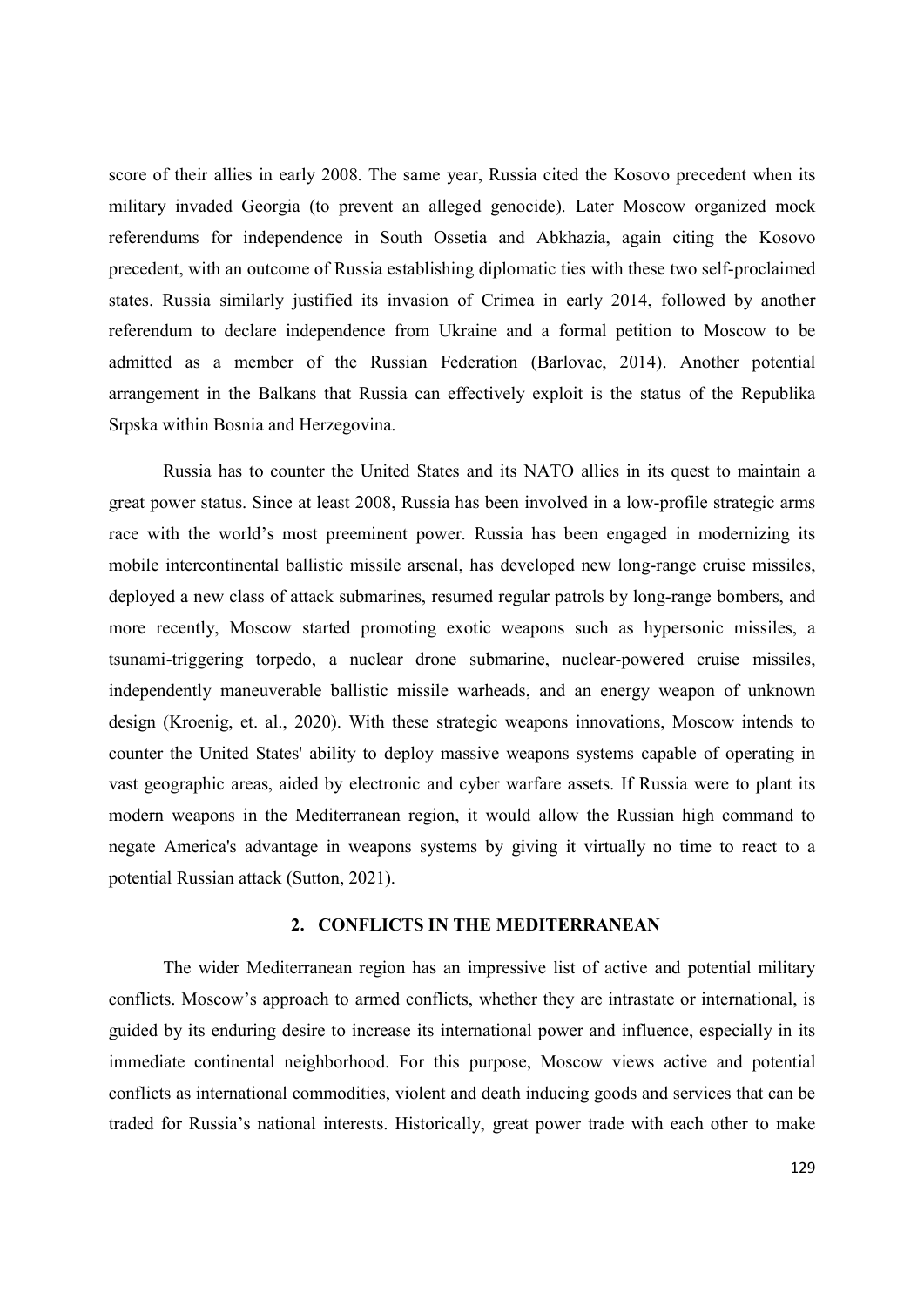better arrangements for themselves and their allies. Normally, the main currency of such trade are the interests of smaller powers. Such transactions are even more palatable if the said small powers are not militarily allied with the great powers bargaining with each other.

The current disposition of the balance of power around the Mediterranean region is such that many countries that are not formally allied with either the United States or Russia are experiencing violent conflicts, or have experienced conflict in recent past or have some sort of domestic dispute that can be revived with some effort (Thompson & Vogler, 2020). The Mediterranean countries that are in the grips of violent conflicts are Syria and Libya – Moscow is an active participant in both. Then there is a rather long list of countries in which violent conflicts can be revived: Bosnia and Herzegovina, Serbia (in relation with Kosovo), Macedonia, Lebanon, and Israel. The dispute between Tukey and Greece in the eastern Mediterranean also looks interesting (Axt, 2021). Finally, Ukraine, Georgia, and Moldova, the countries that have experienced decades-long Russian military incursions are not far from the Mediterranean.

The Ukraine crisis of winter 2021-2022 provides an instructive insight into the bargaining arrangements Russia tries to negotiate with smaller states' national interests. For most of 2021, Moscow's objective in Ukraine was to get the Minsk process of a peaceful settlement of the consequences of the military revolt in eastern Ukraine settle so that the self-proclaimed Donetsk and Luhansk "people's republics" received a broad autonomous status within Ukraine. The settlement would have included a veto power to stop Ukraine's membership into a military alliance, i.e. NATO. In 2021, the Minsk process objectives, according to the Russian plan, did not include Crimea, which Russia seized by force from Ukraine in 2014. This meant that the signing the final document on the settlement of the military conflict in eastern Ukraine would have recognized Crimea as an integral part of the Russian Federation, and Ukraine would have relinquished all its legal claims on this peninsula annexed by Russia. In response, Kyiv tightened its position regarding the conflict resolution with Russia, and the foreign ministers of Germany and France informed the Russian counterpart that Moscow's scheme would not work (Vedomosti, 2021). In response Moscow upped the ante: in December 2021, the Russian leadership started sending more troops to the Russo-Ukrainian border reaching a full-scale invasion force by January 2022. Moscow also deployed troops in the neighboring Belarus ostensibly for joint war games, and started naval war games in the Black Sea, south of Ukraine,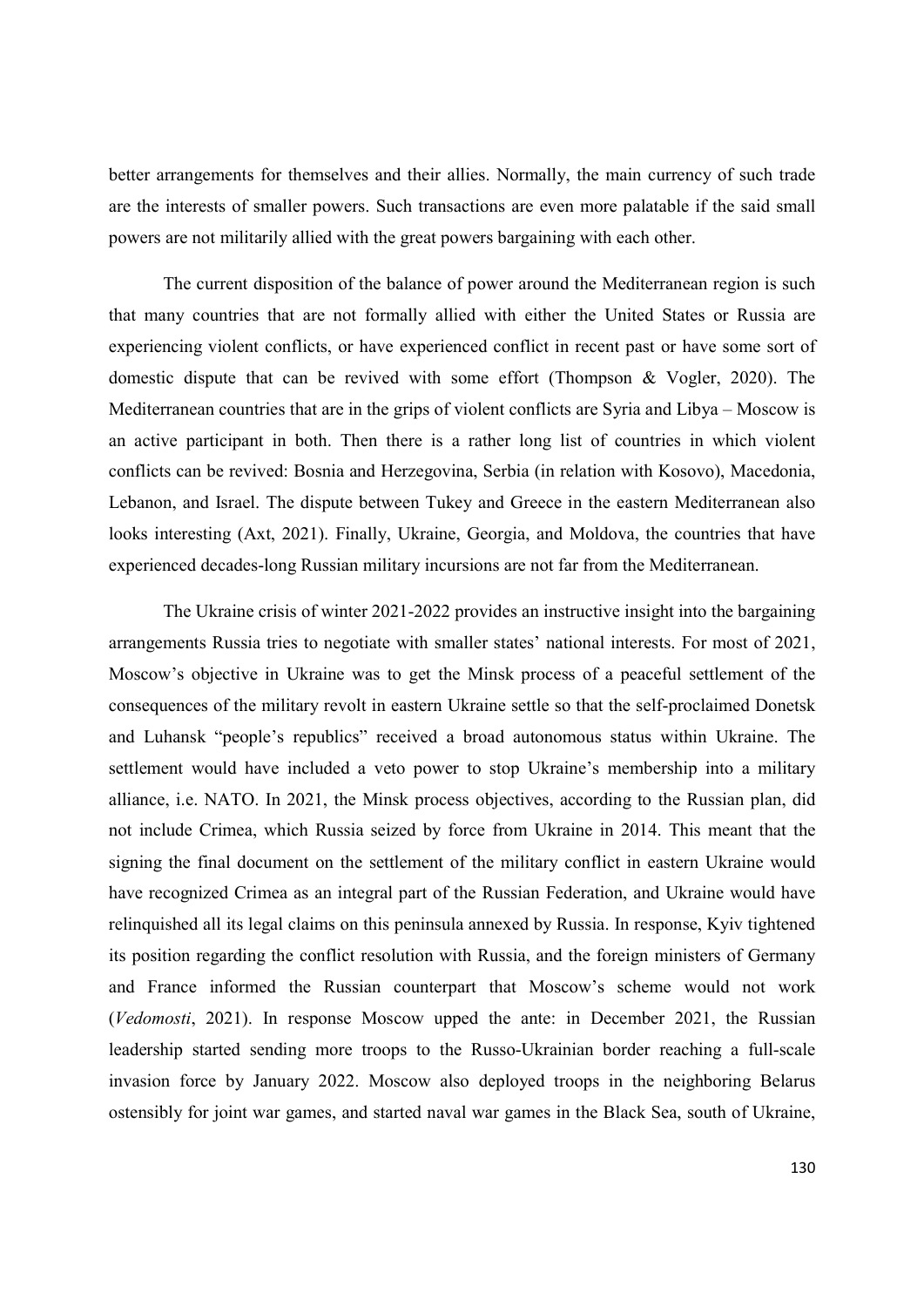and the Baltic Sea, north of Ukraine. While denying any intention to invade Ukraine militarily and change its government by force, Moscow demanded a new security arrangement with the United States. The cornerstone of Moscow's new proposal: Ukraine and Georgia must never join NATO. Again, in theory such an agreement would work, if the Russians were to agree to transfer back to Ukraine and Georgia those provinces that they had seized from 2008 to 2014. However, Moscow denies that they have any troops in either Georgia or Ukraine: Moscow calls Abkhazia and South Ossetia, the provinces of Georgia that the Russian military control, "sovereign states," while Ukraine's Crimea has been annexed by the Russian Federation. As a bargaining tool, instead of making a compromise arrangement with the United States, Russia increased military movements toward the borders of Ukraine in a vain attempt to sway the U.S. and NATO to adopt its demands.

Besides the ongoing and frozen conflicts, the Mediterranean region may soon experience disputes and conflicts between traditional adversaries (Bloch & Saber, 2021). Unresolved disputes, such as the one in Cyprus, are the most likely triggers for renewed clashes (Adar & Toygür, 2020). However, conflicts may also be restarted by competitions for natural resources (Stanič & Karbuz, 2021). In recent years, oil and gas exploration companies have been very active in the Mediterranean region, discovering gas fields that appear to hold significant reserves of yet unexploited gas and oil fields (Kesseba & Lagos, 2019).

#### 3. OIL AND GAS OF THE MEDITERRANEAN

The Russian government under Putin's leadership has made deliberate and purposeful efforts to pave its road back to a great power status through oil and gas sales. No small part in this scheme have been played by oil and gas delivery pipelines. Currently most European countries depends heavily on Russian gas deliveries, and Russia remains one of the major crude oil exporter in the world (Mamedov, 2021). Moscow plays tremendous importance on controlling or influencing geographic space where oil and gas pipelines run (Krashennikova, 2019). The war in Chechnya, which raged from the late 1990s through the early years of Putin's presidency, among other things, seriously threatened Russia's ability to export oil and gas from the Caspian basin to European markets. Although not the only reason for war with Georgia in 2008, Russia capturing a significant portion of Georgia's Black Sea coast has translated into Georgia no longer competing with Russia for Central Asian oil and gas exporting routes.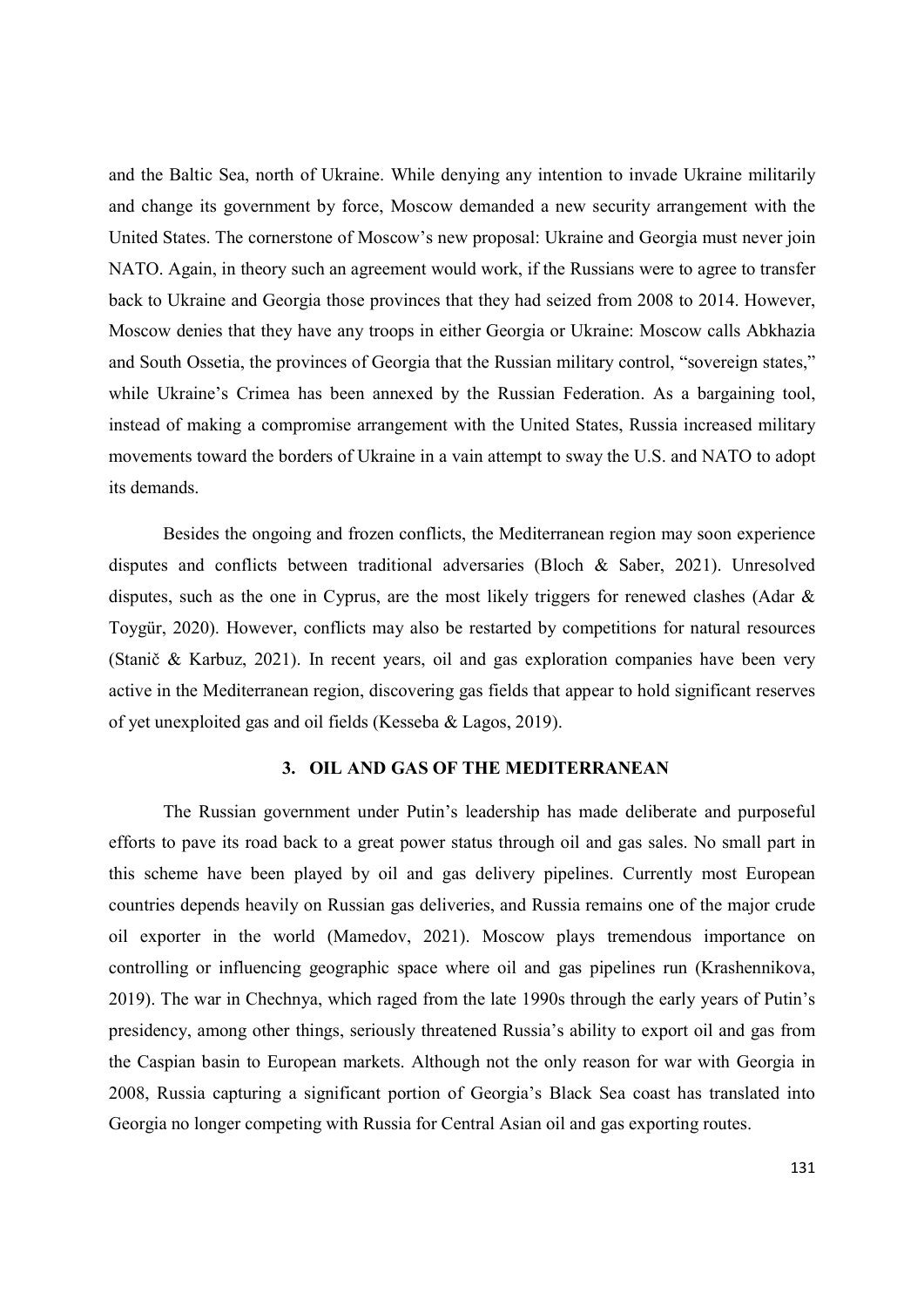Historically, great powers have tried to dominate international communication or transportation routes to gain the upper hand in international trade, capture a strategic advantage or both. Until the second half of the 20th century, the British sea power ruled the waves. After World War II, the United States became the most dominant sea power, and as such, it has maintained the trade routes open for international trade. As China became the second only to the United States in economic wealth and influence, it started the belt and road initiative to develop continental rail and road transportation networks to better connect China with the rest of the world economy. Around the same time, Russia started concentrating on control and ownership of oil and gas delivery pipelines. Russia is one of the largest exporters of oil and gas globally, but in addition, it has strived to place some controls over the export of the same resources from neighboring countries, such as Kazakhstan, Azerbaijan, and Turkmenistan. By expanding into the Mediterranean basin, Moscow now has an opportunity of becoming a player in the export of oil and gas from Libya. In addition, Russia has started establishing its presence ports in the Mediterranean basin that can potentially influence the distribution of oil and gas (Strigunov, et. al. 2022).

Russia's presence in the eastern Mediterranean, specifically in Syria, has increased Moscow's negotiating power with oil-rich states of the Middle East, specifically Saudi Arabia (Shaikh, 2020). The outcome of the Syrian conflict, Syria's place in the Arab world, and Iran's influence in Syria -- all these factors are very important for the Gulf states. Due to its growing influence in the region, Moscow has been able to negotiate advantageous oil production levels within the OPEC+ framework, which, according to an official Russian source, has yielded for Russia's state budget an additional revenue of \$100 billion (Mamedov, 2021).

Russia is one of the largest exporters of oil and natural gas. It makes at least \$165 million a day by selling natural gas to Europe (Sullivan & Northam, 2022). The revenue from the sale of oil and gas funds the operation of the Russian state. It also fully funds the country's expensive military machine. Russia is the only state in the world that relies solely on its national manpower, military production, and resources to provide for its defense and security needs. Russia does not have to enter into a military alliance with other states, purchase military equipment manufactured elsewhere, or purchase foreign technology to equip, arm, and modernize its armed forces. This military autarky includes the fuel (gas, diesel, petroleum products) necessary for the long-term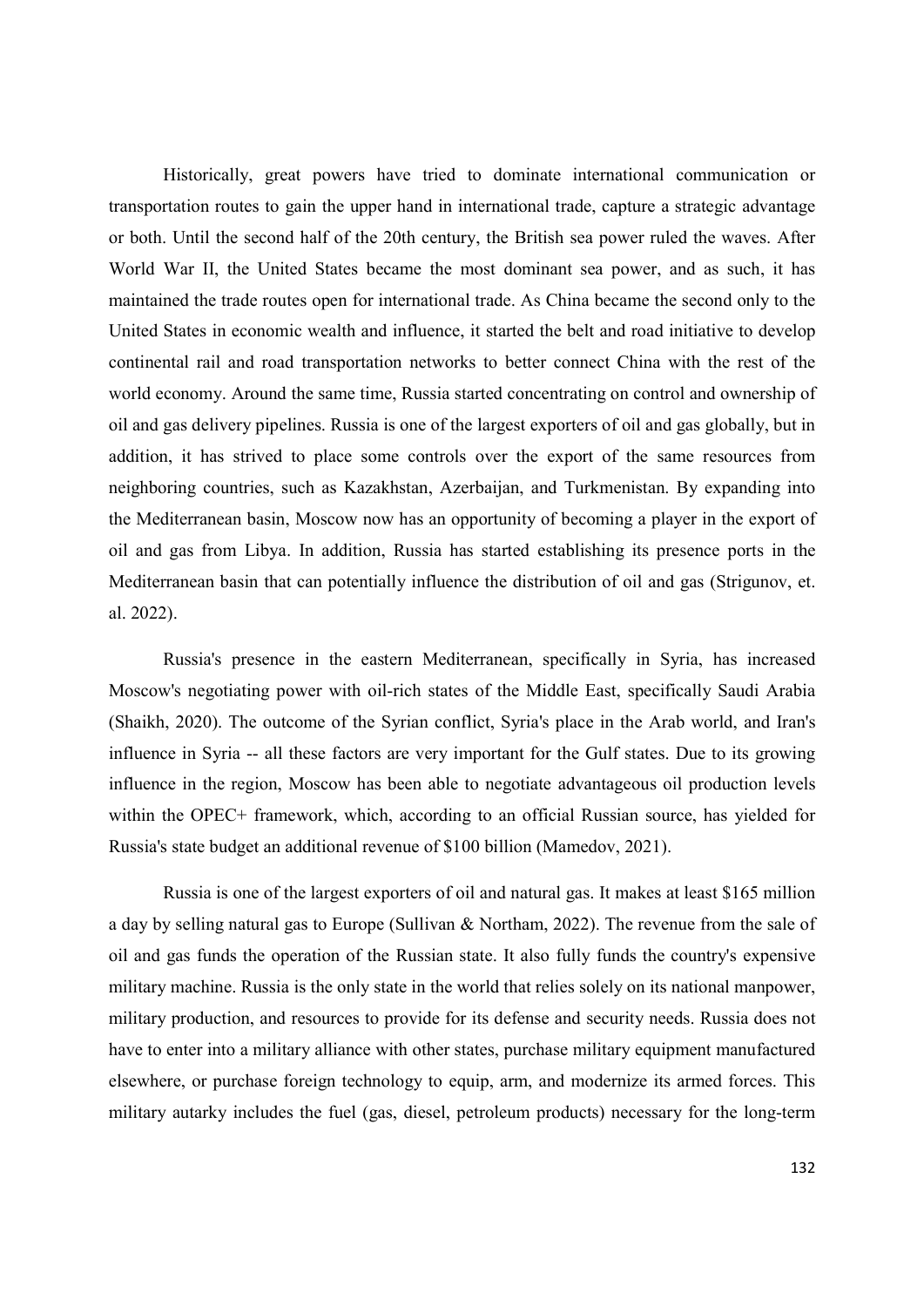operations of its massive armed forces. In short, Russian oil and gas reserves not only fund the Russian military and keep it up-to-date, but also provide plenty of affordable petroleum products to fuel its long-term operations.

However, the Russian oil reserves are not infinite. According to the estimates produced by British Petroleum in 2014, if the world continues to consume oil at the annual rate of 2014, the proven oil reserves would last 53.3 years (Tully, 2014). That estimate was made almost 8 years ago. No doubt, technology will improve, new oil reserves will be found, and during the years of global crises similar to one created by Covid-19, oil consumption will be less, and the oil reserves may last a couple of decades beyond their projected end. But the oil shortage crisis will likely start much sooner, especially for the countries that both rely on oil exports and require plenty of cheap oil to fund their own national defense and security needs (OGJ, 2021). Russia is the prime candidate among the states that are more likely to feel the effects of the diminishing oil reserves than the rest of the world. To delay the inevitable end of its domestic oil reserves that fund the Russian military machine, Moscow has to secure access to as many oil reserves outside Russia as possible. Further, when the oil crunch time comes, the great powers will start hoarding oil, blocking access routes to oil fields, and may claim control of choke points traditionally used for crude oil transportation. The Mediterranean region provides excellent opportunities for all of the above. Libya, where Moscow is closely involved through its proxy military force, has sizable oil reserves. Egypt's Suez Canal and Gibraltar, some of the busiest passages for trade, also represent very convenient choke points for a great power that may decide to control trade and transportation through the Mediterranean. The Turkish Straits are essential for access to eastern Europe, the Caucasus, and Central Asia. If Moscow manages to diminish European states through Ukraine-type crises over the next two or three decades, it will likely establish itself as an undisputed overlord of the Mediterranean.

#### 4. MOSCOW'S DRAGONS IN THE MEDITERRANEAN

Moscow's long-term objectives in Europe go beyond its interests in the Mediterranean region. Russia would like to see a separation between the United States and Europe, especially when it comes to defense and security affairs. Moscow can be confident that there is not much sympathy for Washington in the European Union when it comes to international trade issues. The Russian leadership has developed its gas pipelines projects as to enchant Europeans, and has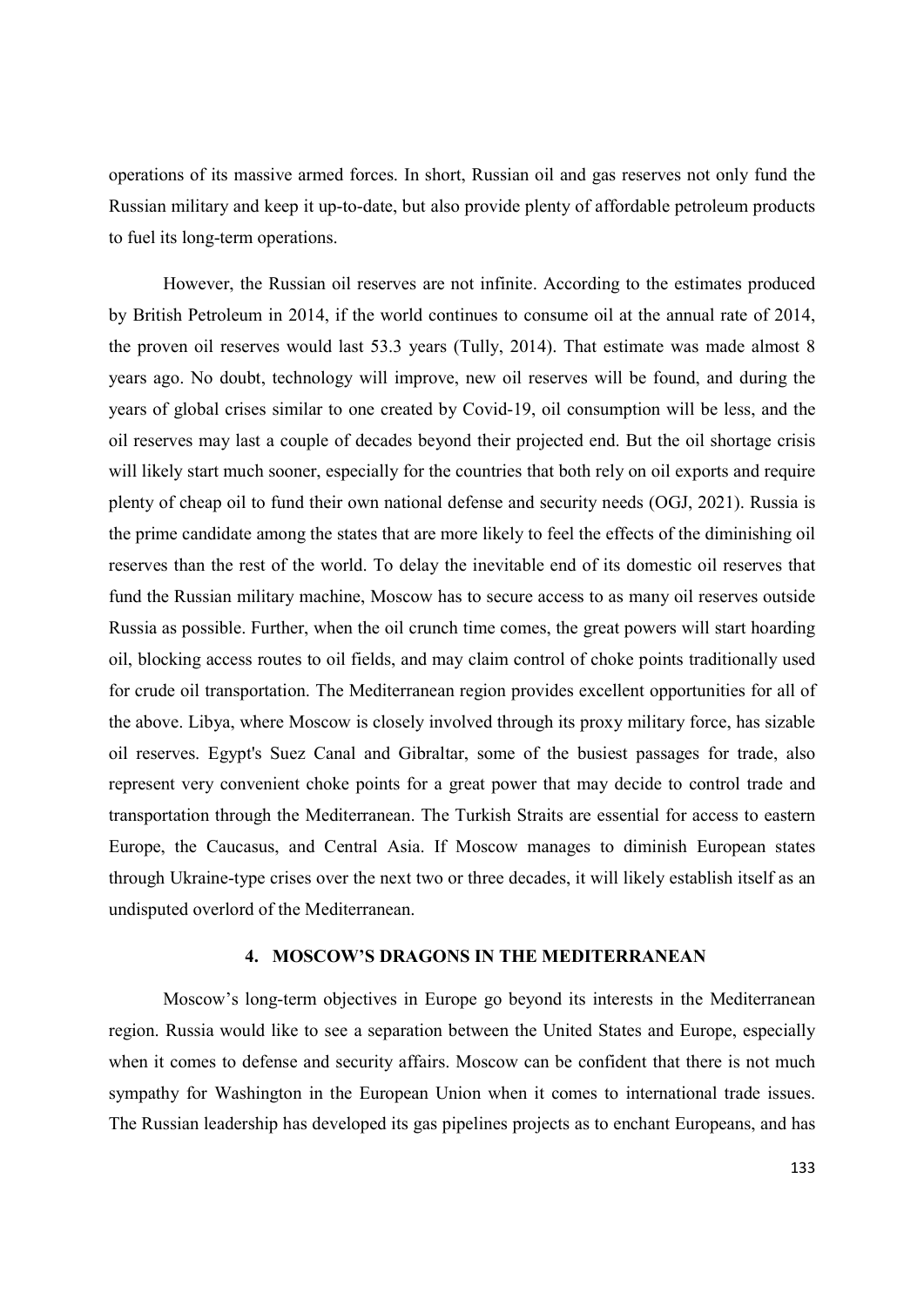met with approvals in some important European capitals. The European Union as a unit does not pose an economic threat to Russia even though European leaders frequently invoke economic sanctions to deter or punish Moscow's militaristic foreign policy. This constant talk about sanctions is mostly annoying, but still Moscow would prefer such nonsense to cease altogether. To avoid future such complications or annoyances, Moscow would prefer not to see unity among the EU capitals (Bastian, 2021). Seeding discord among Europeans is a goal that can be met through active and decisive measures. The center of gravity for such measures is currently in Eastern Europe, more specifically in Ukraine. However, the center of gravity can be transferred elsewhere, closer to the NATO borders, especially if the Ukraine question is resolved somehow. In fact, one can argue that in the case of protracted preparations for war, Moscow would benefit from shifting its potential target of attack frequently and unexpectedly.

Currently, the United States, and by extension NATO, has an advantage over Russia in weapons systems development. Weapons systems are computerized systems that integrate communications, precision strike, cyber, stealth, space, and related technologies covering vast geographic areas. They can be deployed quickly and counter enemy forces efficiently. Such advances in weapons technologies coupled with the new American doctrine of flexible response can severely undermine the opponent's ability to threaten a nuclear strike or deliver a limited nuclear strike to force the other side's surrender. Adopted in the Obama administration, the flexible response strategy is designed to counter those nuclear weapon-armed great powers engaged in strategic competition with the United States: Russia and China (Arkin & Ambinder, 2022). The flexible response strategy is even more effective against smaller adversaries such as North Korea or Iran.

Specifically for Russia, geographic space plays a significant role in its nuclear strategy. The largest country in the world, spanning two continents and eleven time zones, Russia's geography is ideal for strategic competition with nuclear weapons in which potential adversaries are faraway lands threatened with a massive nuclear attack. In addition to the traditional massive nuclear attack strategy, Russia's current military doctrine adopted and revised by successive Putin administrations allows limited nuclear strikes against nuclear and even non-nuclear capable states (RG, 2014). Presumably, such attacks can occur against allies of great powers to deter them from engaging Russia in a conventional or, in an extreme case, nuclear war. The only great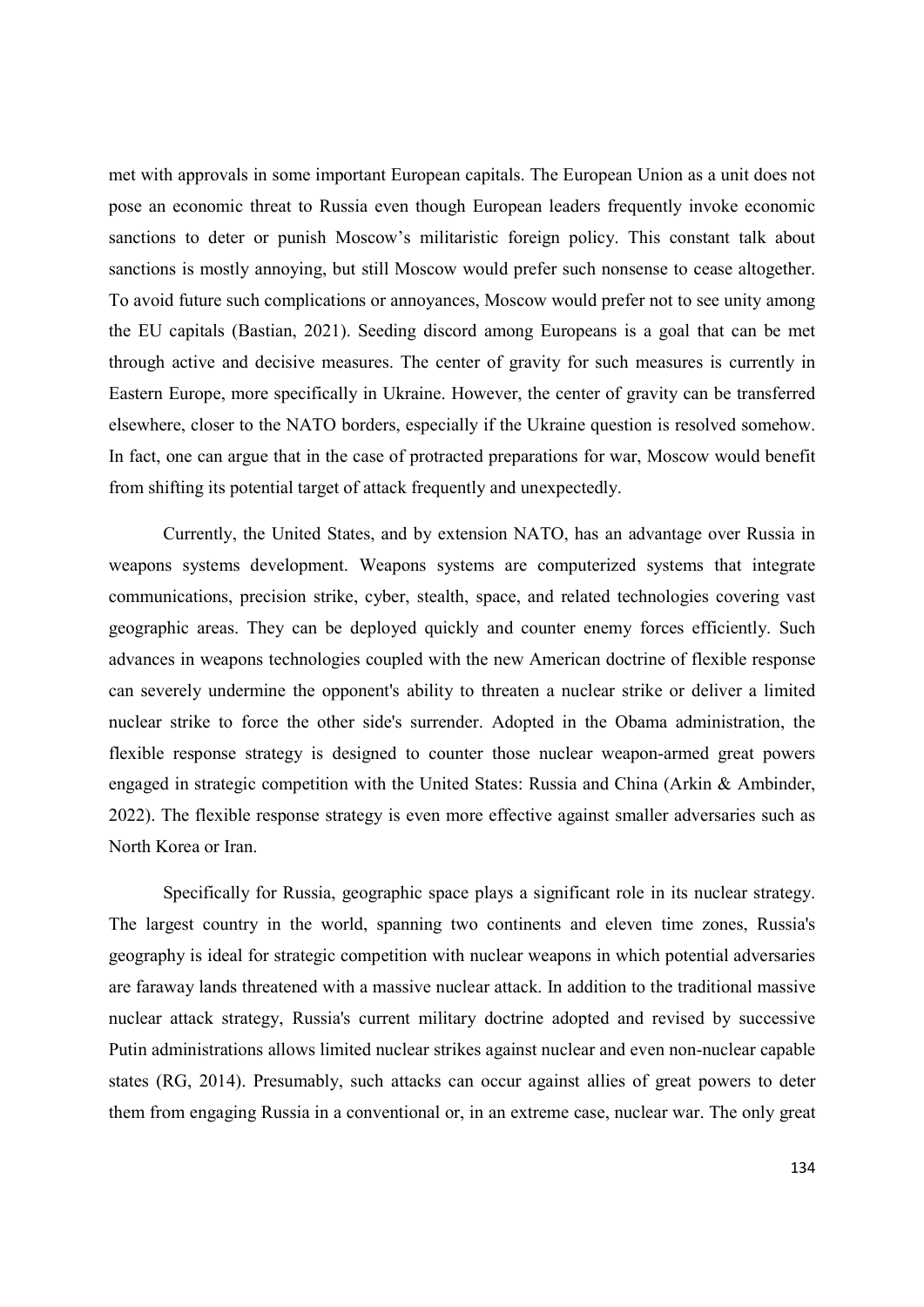power Russia may wish to deter with this strategy is the United States, with its smaller NATO allies serving as nuclear hostages of Russia. However, if the United States were to deploy its advanced weapons systems closer to the Russian borders, it could potentially negate Moscow's ability to successfully implement the limited nuclear strike strategy against America's smaller allies. Moscow sees this as a threat to its power and influence globally, hence its extreme sensitivity to NATO enlargement approaching its borders.

To counter this perceived threat, Moscow needs to reduce the geographic distance between its nuclear strike-capable weapons and their potential targets (Thornton, 2019). For this purpose, it has deployed a handful of nuclear-capable submarines in the Mediterranean Sea (lenta.ru, 2021). The submarines of Project 636 "Varshavianka" are known in Russia as "black holes" because they are incredibly silent and challenging to locate when submerged (Ivanov, 2020). These subs are equipped with the "Kalibr-PL" long-range cruise missiles that carry nuclear warheads. In fall 2021, Russia had five such submarines in the Mediterranean Sea. Five does not sound much, but each of these submarines can destroy a country the size of Italy. Moscow rotates these submarines in the Mediterranean and can keep them in the region courtesy of the Tartus naval base in Syria. According to the 2017 agreement with Damascus, Moscow can keep up to 11 vessels in the Tartus base, including those carrying nuclear weapons (RIA Novosti, 2017). That year Russia received sovereign jurisdiction over the base for 49 years (Karmanau, 2019). Deploying nuclear weapons closer to NATO's European members is not an idle gesture: at the joint news conference with President Macron of France on February 7, 2022, President Putin unambiguously warned that Russia, as a nuclear power, would not be pushed around, even though NATO's superiority in conventional arms was clear (Yahoo Finance, 2022).

#### 5. CONCLUSION

Russia's expansion into the Mediterranean region has not been an accident or an outcome of bored policy-makers in Moscow looking for something to do. Moscow's plans in this region are rational and deliberate but at the same time predatory and dangerous. What Russia may achieve in the Mediterranean is not given; instead, its actions are a huge gamble. Whether Moscow succeeds or fails in its long-term plans will largely depend on further actions by leading European countries, and of course, the United States. Russia will face difficulties in the Mediterranean or elsewhere if met by a unified Western pushback; however, such unity has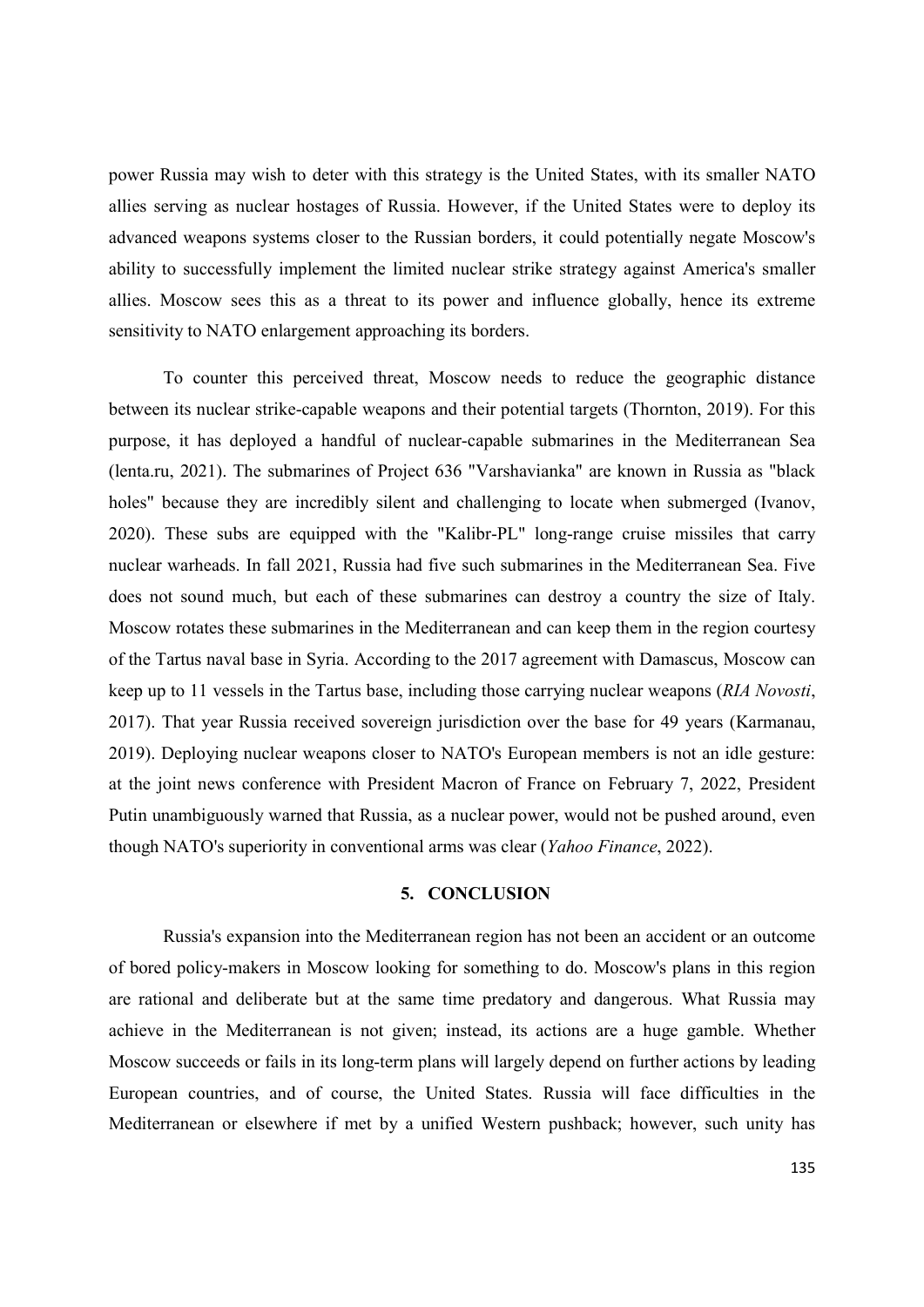become impossible to achieve in the face of aggressive Russian moves in Eastern Europe. Even in the times of acutely critical days of the Ukrainian crisis that threatened a major war in eastern Europe, the West struggled to find a common stance. In comparison, Moscow is not threatening Europe with a war in the Mediterranean, but Russia is planning a slow and gradual assumption of the role of the dominant power in the region.

## **REFERENCES**

Adar, S., Toygür, I. (2020). "Turkey, the EU and the Eastern Mediterranean Crisis: Militarization of Foreign Policy and Power Rivalry," SWP Comment, No. 62, Berlin.

Agazade, M. M., Pavlova, P. M., Nikolova, G. A. (2021). "Bolshoe Sredizemnomorie kak kompleks bezopasnosti" ("Greater Mediterranean as a Security Complex," in Russian), Vestnik Omskogo Universiteta, Vol. 8, Issue 3.

Arkin, W. M., Ambinder, M. (2022). "Exclusive: Ukraine Crisis Could Lead to Nuclear War Under New Strategy," Newsweek. Retrieved 5 February 2022 from https://www.newsweek.com/exclusive-ukraine-crisis-could-lead-nuclear-war-under-newstrategy-1676022

Axt, H-J. (2021). "Troubled Water in the Eastern Mediterranean: Turkey Challenges Greece and Cyprus Regarding Energy Resources," Comparative Southeast European Studies, Vol. 69, Issue 1.

Barlovac, B. (2014). "Putin Says Kosovo Precedent Justifies Crimea Secession," Balkan Insight. Retrieved 10 February 2022 from https://balkaninsight.com/2014/03/18/crimea-secession-justlike-kosovo-putin/

Bastian, K. (2021). "The EU in the Eastern Mediterranean – A "Geopolitical" Actor?" Orbis, Vol. 65, Issue 3.

Bloch, A., Saber, I. (2021). "What's Driving the Conflict in the Eastern Mediterranean," Lawfare. Retrieved 25 January 2022 from https://www.lawfareblog.com/whats-driving-conflicteastern-mediterranean

Clarke, C. P., Courtney, W. Martin, B., McClintock, B. (2020). "Russia Is Eyeing the Mediterranean. The U.S. and NATO Must Be Prepared," RAND Corporation. Retrieved 15 December 2021 from https://www.rand.org/blog/2020/06/russia-is-eyeing-the-mediterraneanthe-us-and-nato.html

Ibryamova, N. V., (2021). "Russia's Expanding Role in the Eastern Mediterranean: Opportunities and Challenges," in Kanet, R. E, and Moulioukova, D. (eds.), Russia and the World in the Putin Era: From Theory to Reality in Russian Global Strategy, London: Routledge.

Irkhin, A., Moskalenko, O. (2020). "Russia's Foreign Policy in the Great Mediterranean: Prospects and Constraints," Geopolitics Quarterly, Vol. 15, Issue 56.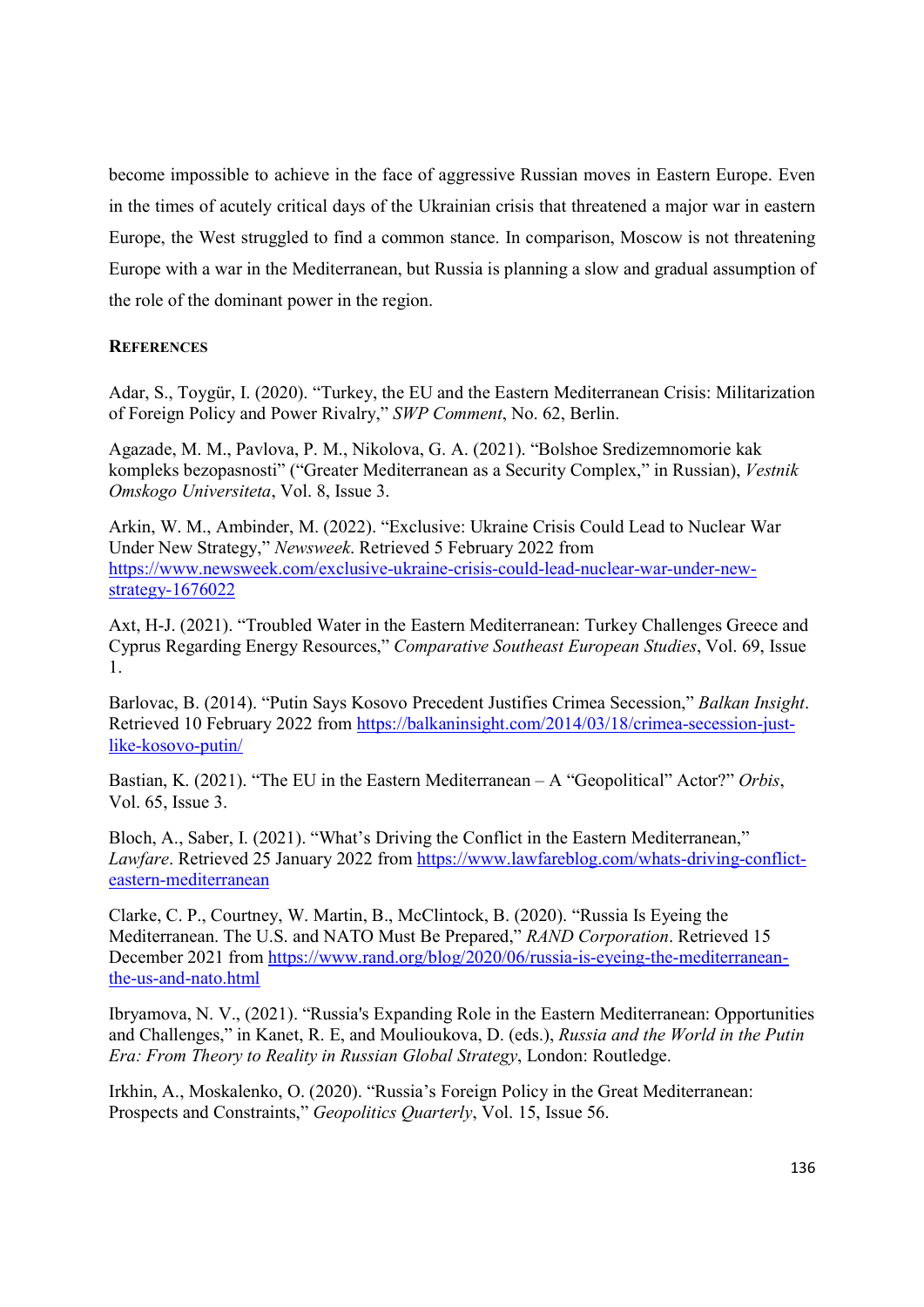Ivanov, A. (2020). "'Chyornaya dyra:' kak v S.S.S.R. sozdali samuiu besshumnuiu podlodku v mire" ("'Black Hole' – How the Quietest Submarine in the World was Created in the USSR," in Russian), Russkoe oruzhie. Retrieved 15 January 2022 from https://rg.ru/2020/09/12/chernaiadyra-kak-v-sssr-sozdali-samuiu-besshumnuiu-podlodku-v-mire.html

Karmanau, Y. (2019). "Naval Base in Syria Anchors Russia to Mediterranean," Navy Times. Retrieved 15 January 2022 from https://www.navytimes.com/news/your-navy/2019/09/27/navalbase-in-syria-anchors-russia-to-mediterranean/

Katz, M. N. (2021). "Putin's Mediterranean Gambit: Endgame Unclear," Atlantic Council. Retrieved 25 January 2022 from https://www.atlanticcouncil.org/in-depth-research-reports/issuebrief/putins-mediterranean-gambit-endgame-unclear/

Kesseba, K., Lagos, K. (2019). "Five Countries in the Eastern Mediterranean are Shaking Up Europe's Energy Map," The Conversation. Retrieved 15 December 2021 from https://theconversation.com/five-countries-in-the-eastern-mediterranean-are-shaking-up-europesenergy-map-119619

Krashennikova, V. (2019). "Proekt "Vostochnoe Sredizemnomorie" – S.Sh.A. govoryat Rossii: 'Von is regiona'" ("The Eastern Mediterranean Project – The U.S.A. is Telling Russia: 'Get Out of the Region'," in Russian). RIA Novosti. Retrieved 11 January 2022 from https://ria.ru/20190719/1556655185.html

Kroenig, M., Massa, M. J., Trotti, C. (2020). "Russia's Exotic Nuclear Weapons and Implications for the United States and NATO," Atlantic Council. Retrieved 20 January 2022 from https://www.atlanticcouncil.org/in-depth-research-reports/issue-brief/russias-exoticnuclear-weapons-and-implications-for-the-united-states-and-nato/

Lenta.ru (2021). "Rossiia v Sredizemnom more vpervye "priderzhala" piat' "chyornikh dyr" s "Kalibrami" ("For the First Time, Russia Has Kept in the Mediterranean Five "black holes" [armed] with "Kaliber" [missiles]," in Russian), Retrieved 10 January 2022 from https://lenta.ru/news/2021/09/09/5/

Mamedov, R. (2021). "Russia: Towards A Balance of Interests in the Eastern Mediterranean," Russian International Affairs Council, August 6 2021.

OGJ (2021). "Big Oil Could See Proven Reserves Run Out in Less than 15 Years," Oil & Gas Journal. Retrieved 10 January 2022 from https://www.ogj.com/generalinterest/article/14202753/big-oil-could-see-proven-reserves-run-out-in-less-than-15-years

Pierini, M. (2021). "Russia's Posture in the Mediterranean: Implications for NATO and Europe," Carnegie Endowment for International Peace, Retrieved 10 January 2022 from https://carnegieeurope.eu/2021/06/08/russia-s-posture-in-mediterranean-implications-for-natoand-europe-pub-84670

RG (2014). "Voennaya doktrina Rossiiskoi Federatsii" ("The Military Doctrine of the Russian Federation," in Russian), Rossiiskaya Gazeta. Retrieved 5 January 2022 from https://rg.ru/2014/12/30/doktrina-dok.html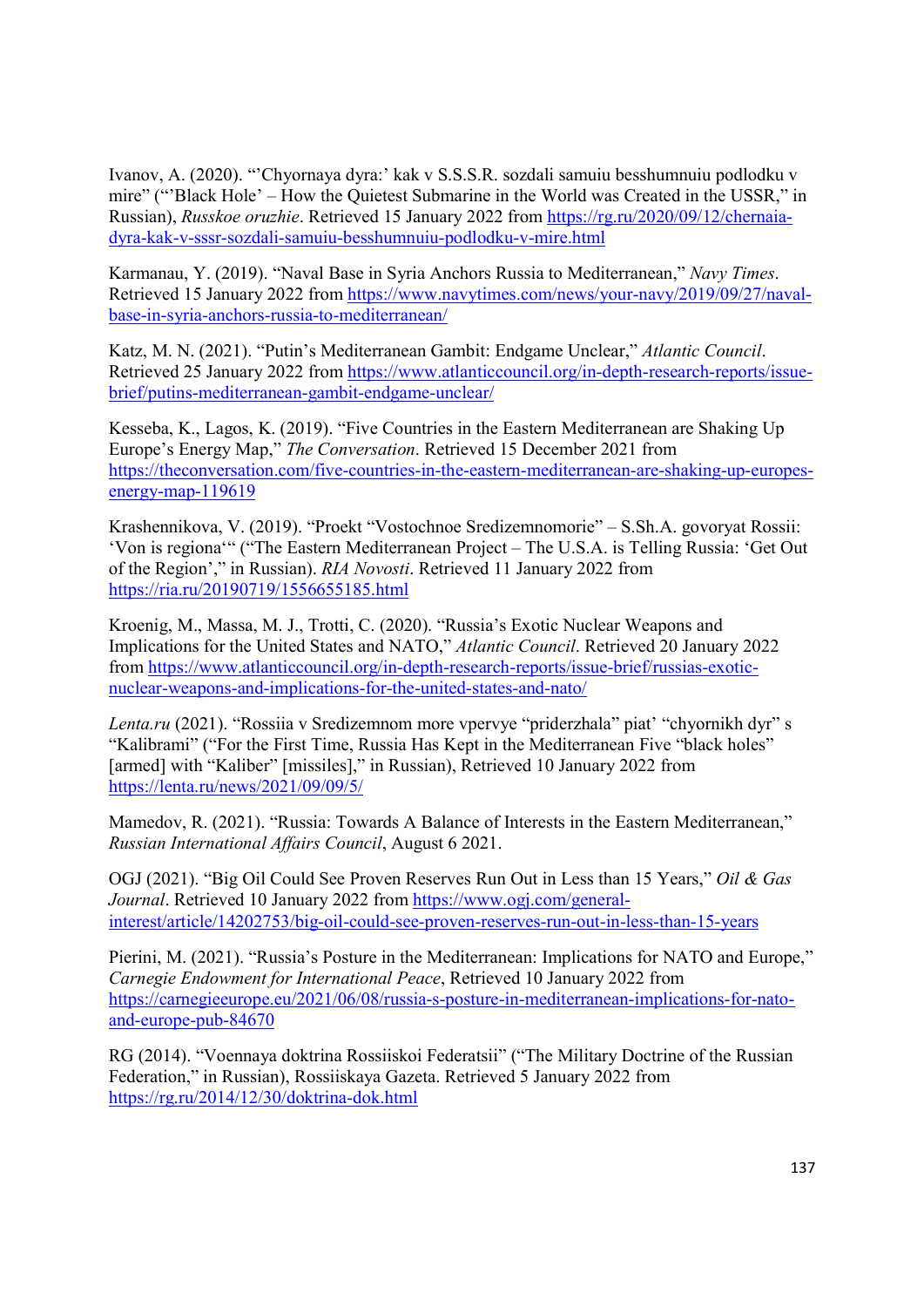RIA Novosti (2017). "Putin vnes v GD soglashenie o rasshirenii puncta obespecheniia VMF v Tartuse" ("[President] Putin submitted to SD [State Duma] a Treaty about Widening a Support Point for VMF [the Russian Navy] in Tartus," in Russian). Retrieved 10 February 2022 from https://ria.ru/20171213/1510800603.html

Rumer, E., Sokolsky, R. (2021). "Russia in the Mediterranean: Here to Stay," Carnegie Endowment for International Peace, Retrieved 11 January 2022 from https://carnegieendowment.org/2021/05/27/russia-in-mediterranean-here-to-stay-pub-84605

Shaikh, Z. (2020). "Moscow's Maneuvres for Mediterranean Bases & ME Markets," Aljazeera Centre of Studies, Doha, Qatar.

Stanič, A. S Karbuz, S. (2021). "The Challenges Facing Eastern Mediterranean Gas and How International Law Can Help Overcome Them," Journal of Energy & Natural Resources Law, Vol. 39, Issue 2.

Strigunov, K. S., Manoilo, A.V., Rozhin, B.A., Simons, G. (2022). "Energy Market Wars as a Factor of Military-Political Escalation in Eastern Mediterranean Region: A Russian Perspective. Cogent Social Sciences, Vol. 8, Issue 1.

Sullivan, B., Northam, J. (2022). "Explaining Why Natural Gas Plays Such A Big Role in the Russia-Ukraine Crisis," NPR. Retrieved 10 February 2022 from https://www.npr.org/2022/02/09/1079338002/russia-ukraine-europe-gas-nordstream2-energy

Sutton, H. I. (2021). "Russia Increases Submarine Cruise Missile capacity as US Navy Decreases Its Own," RUSI. Retrieved 10 January 2022 from https://rusi.org/explore-ourresearch/publications/commentary/russia-increasing-submarine-cruise-missile-capacity-us-navydecreases-its-own

Tchantouridze, L. (2000). "Russia and NATO: A New Play in the Old Theater," in David G. Haglund (ed.), New NATO, New Century: Canada, the United States, and the Future of the Atlantic Alliance. Kingston, Canada: QCIR, 2000.

Thompson, E. V., Vogler, S. (2020). "Regional Conflict, Hydrocarbon Dreams, and Great Power Competition: Considerations for US Naval Strategy in the Eastern Mediterranean," in Sebastian Bruns, S. and Papandopoulos, S. (eds.), Conceptualizing Maritime & Naval Strategy, Baden-Baden, Germany: Nomos – The Kiel Seapower Series.

Thornton, R. (2019). "Countering Prompt Global Strike: The Russian Military Presence in Syria and the Eastern Mediterranean and Its Strategic Deterrence Role," The Journal of Slavic Military Studies, Vol. 32, Issue 1.

Tully, A. (2014). "How Long Will World's Oil Reserves last? 53 Years, Says BP," The Christian Science Monitor, July 14.

Vedomosti (2021). "MID Rossii opublikoval perepisku Lavrova s glavami MID Germanii i Frantsii" ("Ministry of Foreign Affairs of Russia has published correspondence between Lavrov and the heads of the Ministries of Foreign Affairs of Germany and France," in Russian).